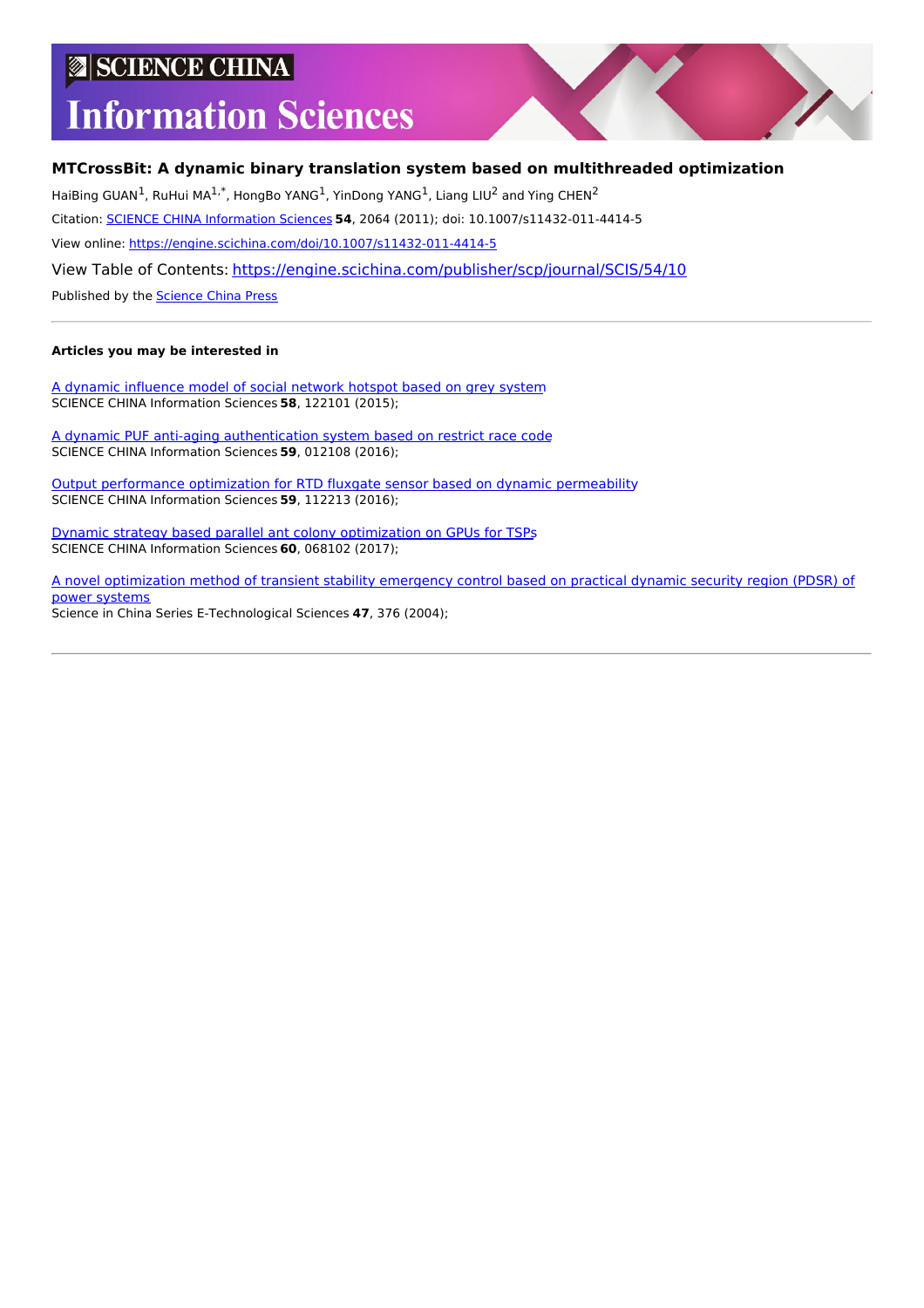# **SCIENCE CHINA** Information Sciences Information Sciences

**. RESEARCH PAPERS .**

October 2011 Vol. 54 No. 10: 2064–2078 doi: 10.1007/s11432-011-4414-5

# **MTCrossBit: A dynamic binary translation system based on multithreaded optimization**

GUAN  $\text{HaiBing}^1$ , MA  $\text{RuHui}^{1*}$ , YANG  $\text{HongBo}^1$ , YANG  $\text{YinDong}^1$ , LIU Liang<sup>2</sup> & CHEN Ying<sup>2</sup>

<sup>1</sup>*Shanghai Key Laboratory of Scalable Computing and Systems, Shanghai Jiao Tong University, Shanghai* 200240*, China;* <sup>2</sup>*IBM China Research Laboratory, Beijing* 100101*, China*

Received April 16, 2010; accepted January 18, 2011

**Abstract** Dynamic optimization has been proposed to overcome many limitations caused by static optimization and is widely applied in dynamic binary translation (DBT) to effectively enhance system performance. However, almost all the existing dynamic optimization techniques or methods employed in DBT systems for a single-threaded executive environment considerably increase the complexity of the hardware or the striking runtime overhead. We propose a multithreaded DBT framework with no associated hardware called the MTCross-Bit, where a helper thread for building a hot trace is employed to significantly reduce the overhead. In addition, the main thread and helper thread are each assigned to different cores to use the multi-core resources efficiently to attain better performance, two novel methods yet to be implemented in the MTCrossBit are presented: the dual-special-parallel translation caches and the new lock-free threads communication mechanism—assembly language communication (ASLC). We then apply quantitative analysis to prove that MTCrossBit can speed up the original CrossBit. Simultaneously, we present results from the implementation of the MTCrossBit on the uniprocessor machines with multi-cores utilizing the benchmark-SPECint 2000, and illustrate that we achieved some success with the above concurrent architecture.

**Keywords** dynamic binary translator, hot trace, multithreaded framework, parallelism, multicore

**Citation** Guan H B, Ma R H, Yang H B, et al. MTCrossBit: A dynamic binary translation system based on multithreaded optimization. Sci China Inf Sci, 2011, 54: 2064–2078, doi: 10.1007/s11432-011-4414-5

# **1 Introduction**

Static complicated optimization techniques, which can make accurate assumptions based on the underlying processor architecture, have been studied for decades. Object-oriented languages and techniques are well used in the modern software domain and have limited the application of static compiler analysis. Because shrink-wrapped software is being shipped as a collection of DLLs rather than a monolithic singleexecutable, it virtually makes whole-program optimization at static compile-time impossible [1]. Dynamic optimization [2–4] has emerged as an alternative to the above problems. Because a program is dynamically optimized while it runs, optimizations can be specifically customized to the underlying machine architecture, and can automatically adapt to the program's changing behavior at runtime [5]. Currently,

<sup>∗</sup>Corresponding author (email: ruhuima@sjtu.edu.cn)

C Science China Press and Springer-Verlag Berlin Heidelberg 2011 **info.scichina.com www.springerlink.com** www.springerlink.com www.springerlink.com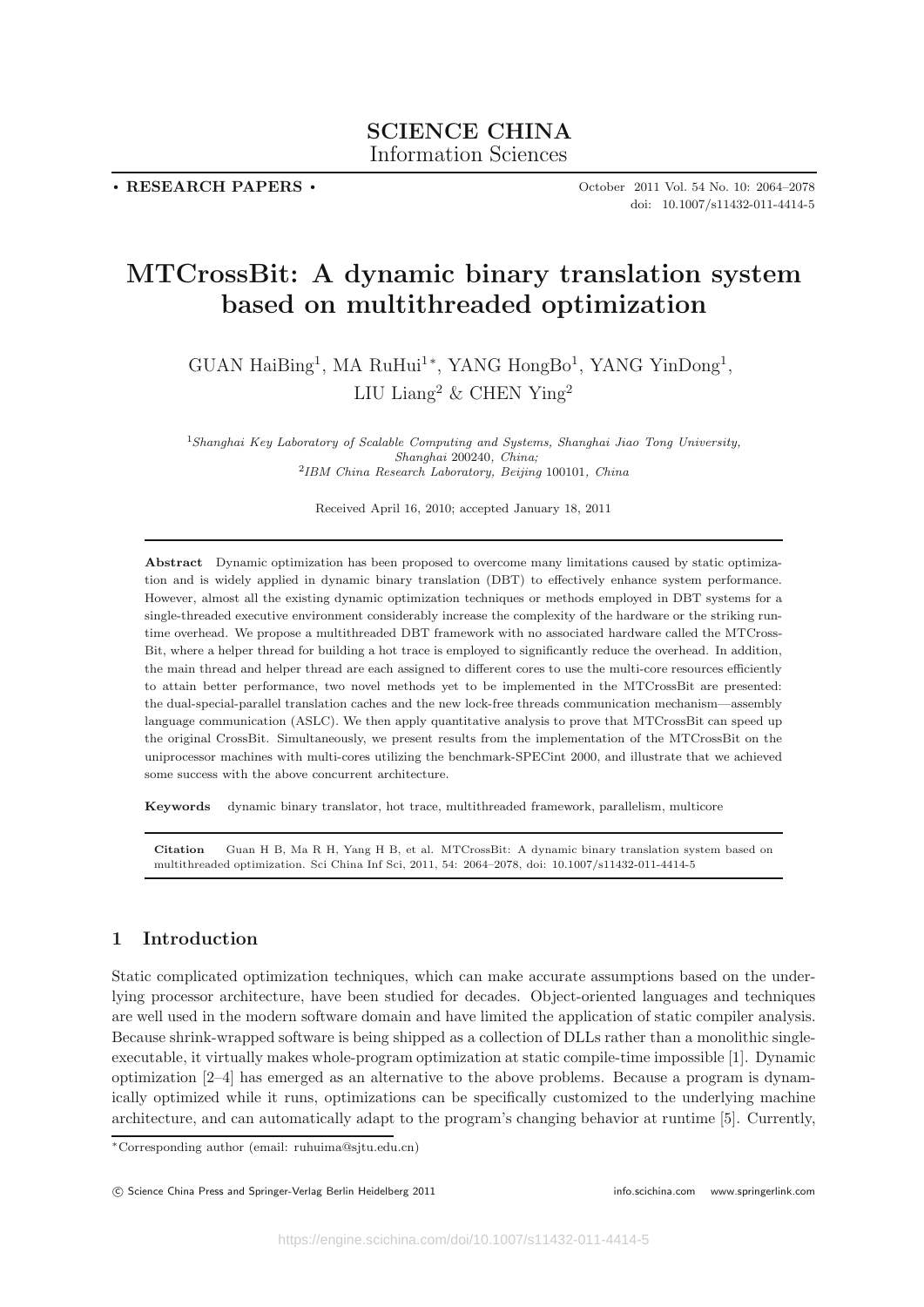conventional optimization algorithms, which are widely used in static compilers, including peephole [6], instruction selection [7], graph coloring register allocation [8], cannot be effectively implemented in dynamic binary translation (DBT) systems because they require too much overhead at runtime. That is, not all static optimization algorithms are suited for dynamic executive environments. Because we must perform appropriate optimizations on a DBT system on the fly, the overheads of algorithms themselves also need to be accounted for. If the overhead of an optimization algorithm is more than the benefits that we want to achieve through the optimization algorithm, this method may make a DBT system run even slower. In fact, this is indicated by many classic experiments, such as using peephole as the optimization method applied in a dynamic optimization system [9].

CrossBit [10, 11] is a resource and retarget capable DBT system with intermediate representation [12]. Until recently, it has fully or partially supported guest platforms including SimpleScalar, IA32, MIPS, SPARC, and has fully supported the IA32 host platform. Other RISC instruction set platform hosts are available, for instance, PowerPC and SPARC. Despite the original CrossBit being adopted and optimized by many dynamic optimization methods, for example, in linking [13] and hot trace building [1] techniques, the slowdown is still 3–4 times the native machine codes' execution time. The problem of low performance also exists in some other DBT systems, such as QEMU [14]. However, no matter which conventional optimization method is employed, virtually only one of the operations in existing dynamic optimization systems, such as profiling [15], optimization, and execution interleaving, can be done at a time in a single-threaded environment. Consequently this cannot adequately exploit the multi-core resources in a multi-core environment.

Nowadays, multi-thread optimization techniques can gain performance improvements by assigning multiple threads to run on different CPU cores concurrently [16]. Because optimizations in DBT systems can be concurrently executed with other operations, this technique is suitable for eliminating the limitation mentioned above. Hence, there is also significant enhancement potential for any dynamic systems in the multithreaded environment. This paper proposes a novel dynamic binary translation system based on CrossBit, called Multithreaded CrossBit (MTCrossBit) which is not associated with any special hardware [11]. That is, in parallel with the program's execution, a software helper thread, employed to boost the run-time performance of the original system through some optimization algorithms, is inserted into the CrossBit. It is assigned to another core to utilize a multi-core resource, rather than using the same core occupied by the main thread. This provides an independent executive environment for the main thread that also requires little overhead from the helper thread. We chose the hot trace building optimization algorithm as an experimental mechanism in the helper thread because Baraz et al. [4] have shown that the algorithm of building hot trace is an effective method for enhancing performance. Altering the original execution flows of DBT system frameworks into a multi-threaded one creates some new challenges, such as cache writing/reading collision, the communication between threads and mutual exclusion, and so on. We also introduce several methods to cope with these challenges directly or indirectly in the MTCrossBit. A quantitative analysis is provided to illustrate that this framework is an efficient way to speed up DBT systems at runtime.

Our work differs from previous work in a number of ways, and our main interest is in creating a new multithreaded framework for DBT that is fast enough and systematic enough to be worth using in almost every virtual machine, with the multi-core technique gradually predominating in the processor development domain. To this end, we make the following contributions:

• Performance and multithreaded architecture can be achieved without hardware complexity. This indicates that the multithreaded DBT system can be widely applied in many virtual machines, without accessing specialized hardware. That is, the entire software execution model, with no limitations on hardware as major impediments to extending its application domain, is the key to increasing in a practical way the flexibility, scalability, and compatibility of the systems. It also prevents the customer from spending too much money or time on researching how to produce specialized, compatible hardware to significantly enhance the system performance. Furthermore, the performance of the multi-threaded framework, MTCrossBit, is mainly from the efficient use of the multicore resource because distinct threads are executed on different cores (private cores) to keep them busy.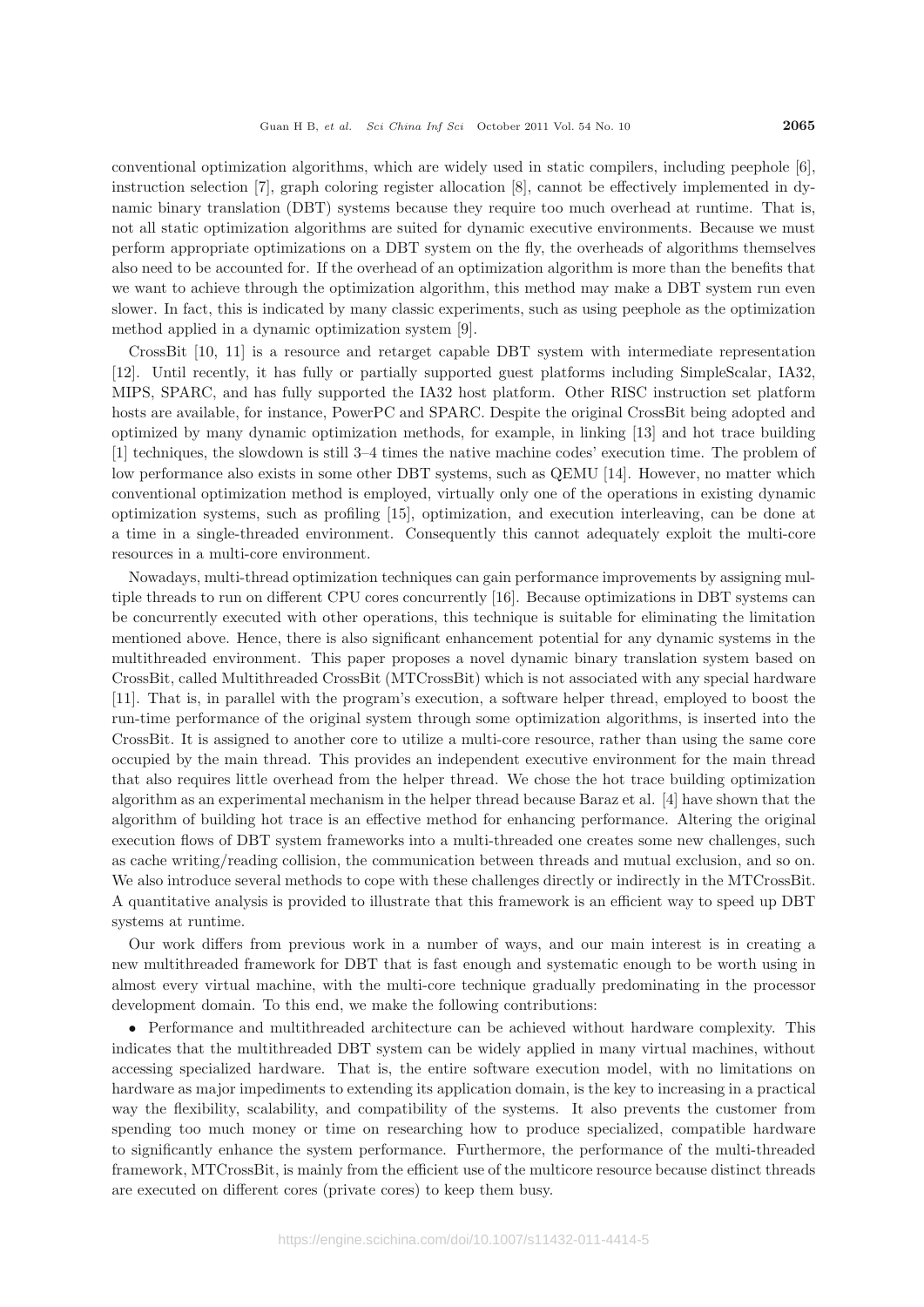*•* Dual-special-parallel translation caches and a novel communication mechanism—ASLC. Some traditional DBT systems, such as, Strata [17] and Walkabout [8], often adopt a single target code cache to store all the translated blocks in the unique code cache, which can be a potential hazard in concurrent system architectures. To solve this problem, dual-special-parallel translation caches, used to store two distinct translated basic blocks, are applied in the MTCrossBit system. Hot trace building optimization is triggered by a hot spot which has been run for more than a specific threshold detected by the profiling instructions. This information is acquired at a machine-language level so that it is difficult to pass these arguments to other threads. Under these circumstances, a novel communication mechanism between threads, called assembly language communication (ASLC), is also presented, which is performed at the assembly language level to avoid extra operations of lock/unlock. Compared with other communication mechanisms (e.g., Producer/Consumer), ASLC also fully avoids the overhead trigged by asynchronous execution between the main and helper threads.

The remainder of this paper is organized as follows. Section 2 reviews related work. Section 3 describes the MTCrossBit architecture, quantitative analysis, and the hot-trace-building algorithm. Section 4 introduces some solutions to the difficult problems encountered along with building the MTCrossBit, such as the lock/unlock algorithm, communication mechanism and special translation caches, etc. Section 5 shows the experimental results of MTCrossBit, and provides a detailed analysis. Finally, we conclude the paper in section 6.

# **2 Related work**

In this section, we will discuss some existing classic dynamic binary systems integrated with conventional optimization techniques or algorithms to achieve high performance. In addition, we analyze briefly how our work relates to similar studies of other systems. Some researchers have focused on special hardware support for better performance, so gradually co-designed dynamic optimization systems are appearing, such as ADORE [18], and Trident [5]. The binary optimization framework ADORE based on a hardware profiling mechanism proposed by Lu et al. [18] focuses on using performance monitoring hardware instead of instrumentation to detect the hot regions and bottlenecks. The Trident is the closest runtime multithreaded framework to our MTCrossBit. It employs hardware support to identify a hot path during the execution of the program, and simultaneously uses spare threads which are called helper threads on a multi-core processor to perform dynamic optimization.

Compared with Trident, MTCrossBit is a dynamic binary translator rather than a dynamic binary optimization tool. The excellent performance incurred by multi-threads in Trident comes basically from heavy-weight optimizations like value specialization, while MTCrossBit uses a simple pure-software helper thread to build hot traces to improve its runtime-performance, without any hardware support. Furthermore, the profiling method used by ADORE and Trident is based on special hardware, so it is strictly limited to special hardware architecture. Because MTCrossBit is designed to be resource and retarget capable and the framework of Trident cannot be applied effectively in MTCrossBit, we employ a more flexible yet effective software instrumentation method to profile the application. In addition, MTCross-Bit, in comparison with others, is inherently a multi-core-friendly system, and its special multithreaded framework enables adequate use of the multi-core resources.

# **3 MTCrossBit design**

Binary translation requires machine-level analysis to transform source binary code into target binary code, either by emulating features of the source machine or by identifying such features and transforming them into equivalent target machine features. CrossBit, as a dynamic binary translator, designed with resource and retarget capability in mind, is classified in the latter type of transformation. During execution in the main thread, the performance of the prototype system was enhanced significantly through optimization concurrently executing in the helper thread. This multicore-friendly framework, called MTCrossBit, will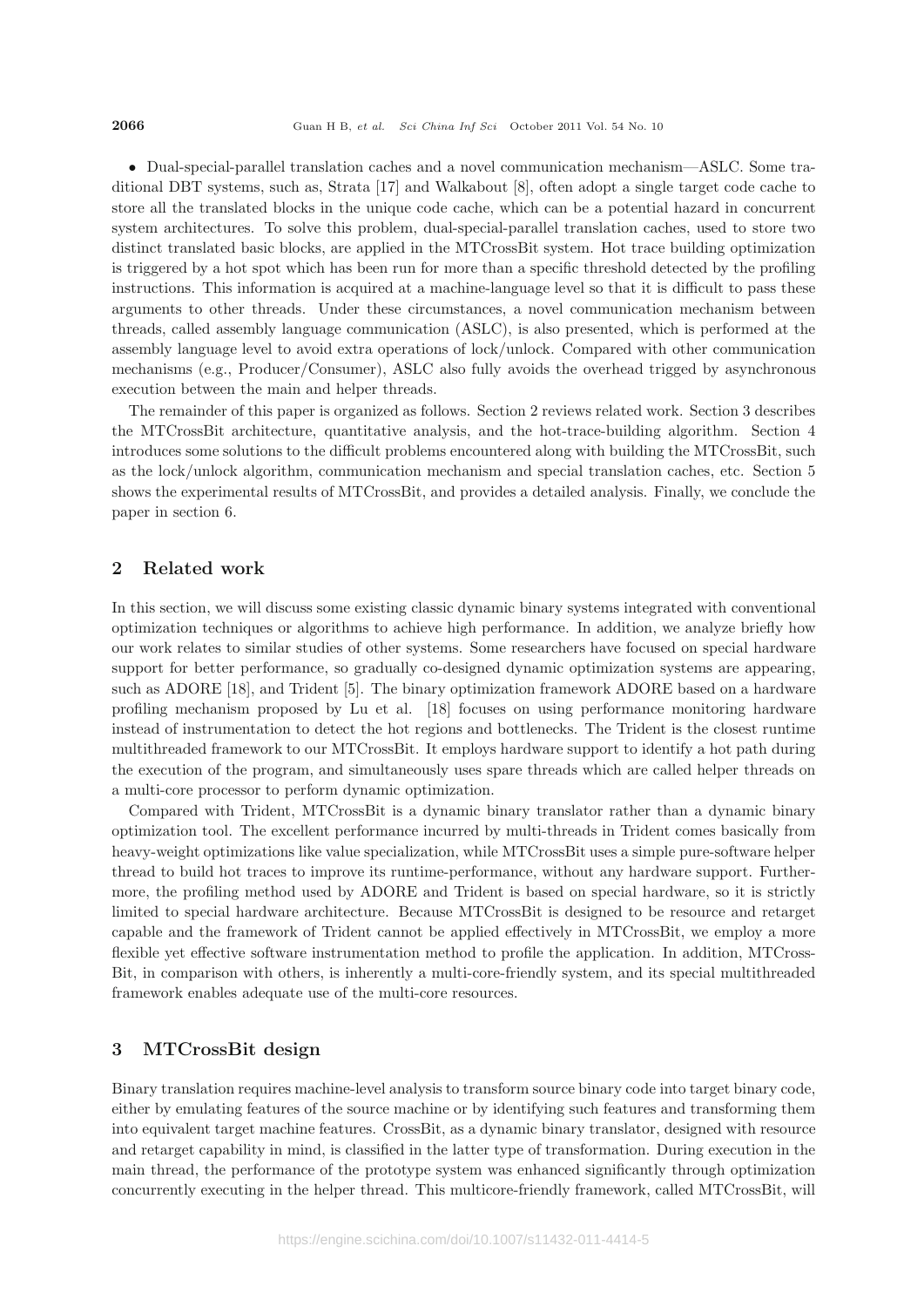be explained in detail in this section.

#### **3.1 Motivation and discussion**

Advances in computer science and technology are continuing to drive Moore's Law and double the number of transistors available on a chip every two years [19]. How to use these transistors efficiently becomes a challenge. Indeed, out-of-order execution and much speculation give these monolithic chips another opportunity to achieve performance improvement. However, many issues have arisen to prevent large, monolithic uniprocessors from continuing as a viable design, leading the way to the rapid emergence of multicore processors [20, 21]. Multiprocessors integrate several cores across the chip instead, and are driven by Moore's Law. Although multicore processors are available, traditional software, such as OS, VMM, compilers and other applications cannot adapt well. Consequently, researchers and designers seek to discover new methods to utilize multicore resources effectively. Thus, extracting greater concurrency to keep all or most of the cores busy for multiprocessors is a method available for OS/VMM to achieve more performance. In virtual machine research, many tradition DBT systems benefit from this method. From section 2, we can see that performance improvement is achieved through adding special hardware or complex heavy-weight software. These limit the scalability of multicore platforms, without considering their further development. In this study, on a fundamental research platform running on a multiprocessor physical machine, the MTCrossBit is constructed by inserting another software thread, which runs on some parallel-available parts corresponding to the main thread. It not only achieves improved performance, but also gives researchers an opportunity to do further research on the multicore platform.

Note that the extra overhead triggered by adding the helper thread can be negligible. Traditionally, the overhead between threads is mainly from frequent context switches on a uniprocessor platform. Fortunately, in this multithreaded framework, MTCrossBit, the on-going overhead caused by redundant context switches competing for CPU resource cannot be triggered. Indeed, the unique overhead caused by the helper thread is a communication mechanism between threads. If the traditional communication mechanism between threads, such as Producer/Consumer, is employed, this leads to an extra overhead (this is discussed in subsection 4.3). To avoid this overhead, another new lock-free communication mechanism, ASLC, is presented, including the Producer, Critical section, and Consumer. Note that this mechanism only causes a small write operation overhead, that is, this overhead is merely caused by the Producer. The critical section affected is only a section of memory space, while Consumer is deemed a read operation and cannot create any extra overhead because it is executed in parallel with the main thread. In addition, the write operation consists of only a few instructions and cannot create too much overhead. That is to say, the advantages of adding the helper thread far outweigh the disadvantages.

#### **3.2 Overview**

CrossBit is a resource and retarget capable dynamic binary translation system, as well as a process virtual machine designed mainly to provide a platform independent computing service for a new virtualized executive environment. As the multi-core technology gradually becomes even more prevalent, multithreading techniques will be a significant key to making adequate use of more resources corresponding to multi-core processors. To achieve both high quality executable basic blocks and a lower overhead during optimization, we propose a multithreaded dynamic binary translation framework, MTCrossBit, to further improve performance with chip multiprocessors. As shown in Figure 1, we see the framework of MTCrossBit as a multi-threaded dynamic binary translation system, rather than a dynamic optimization system. The Image Loader is responsible for analyzing the guest executable file and loading its code and data into the memory space, that is, the guest's memory image. The Image Loader is also considered to be a bootstrapper to initialize the system. Indeed, the identification of the executable nature of the file, the mapping of every executable section, the loading of the runtime load, and some dynamic linkage library issues, are dealt with by the Image Loader. The execution engine then transfers the control to the translated basic block cache (TCache) manager which looks up the translated basic blocks in the Basic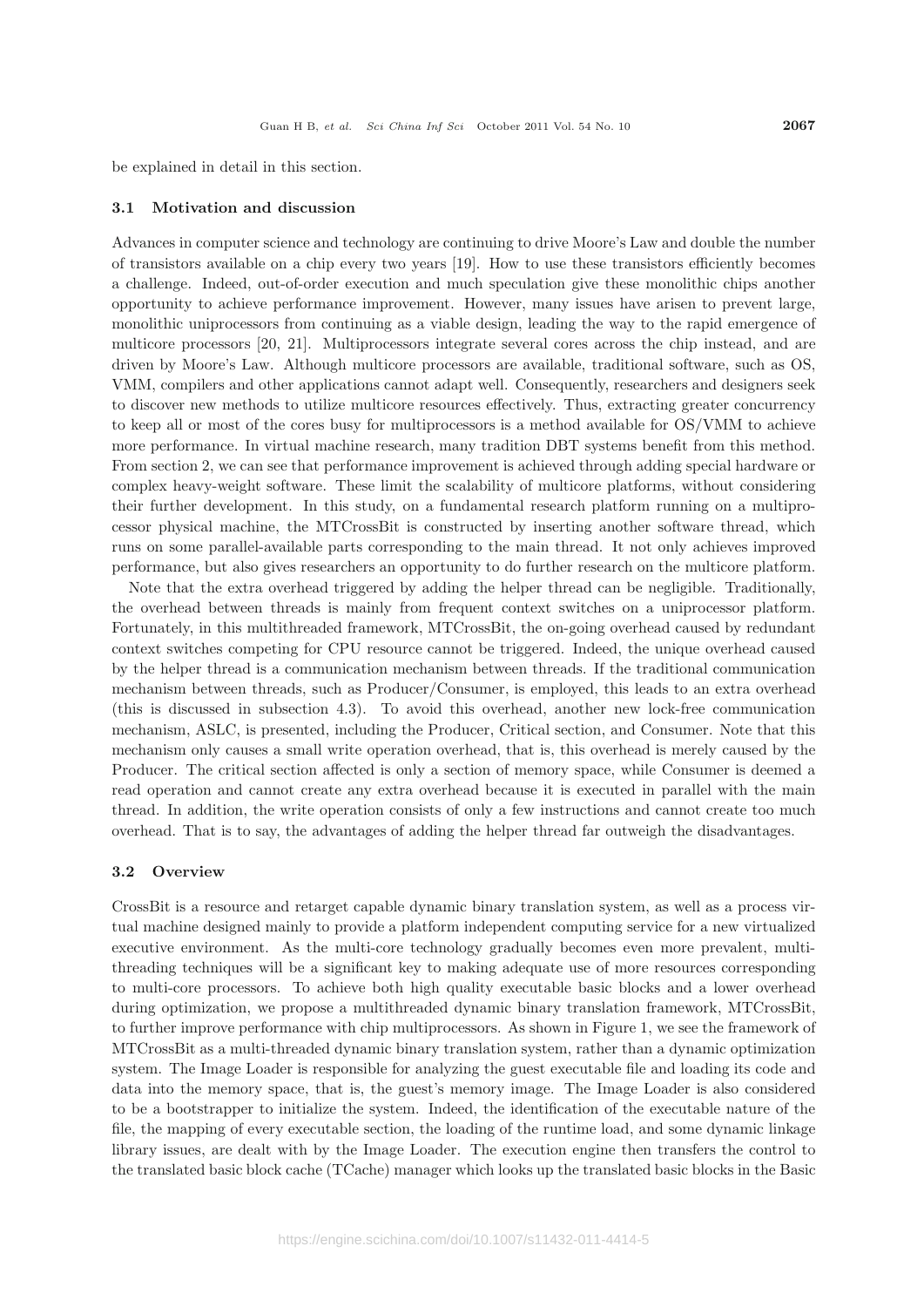

**Figure 1** MTCrossBit framework.

Block TCache (it stores many unoptimized translated basic blocks in the main thread) using the source program counter (SPC) stored in the Hash Map. In fact, this look-up operation determines whether a special translated basic block exists in the Basic Block TCache, corresponding to the new basic block before the operation of translation.

• If the special translated basic block is not cached (called a cache miss), this would lead to a new translation process executed by the translation module described in Figure 1. This may happen when the required translated basic block is not in the TCache or is evicted by the TCache manager. In the entire translation process, the key point to successful translation is the intermediate representation, also called the intermediate language instruction (IL Inst), which easily consolidates various instruction sets into the source and target machines. In detail, based on the intermediate representation, the translation process is clearly divided into two phases: interpreting and translating, both of which are time-consuming. In the interpreting phase, the engine executes the binary decoding of the source code in the basic block and accomplishes the operation of binary transformation to the intermediate representation. On the other hand, the translating phase performs encoding, transforming the binary representation to a target basic block (translated basic block) that can be compatible with the target machine, and registering allocation. When the translated basic block is completed after the interpreting and translating phase, it is stored in the Basic Block TCache, and the engine updates the Target Program Counter (TPC), as a pointer as well as the SPC, into the Hash Map.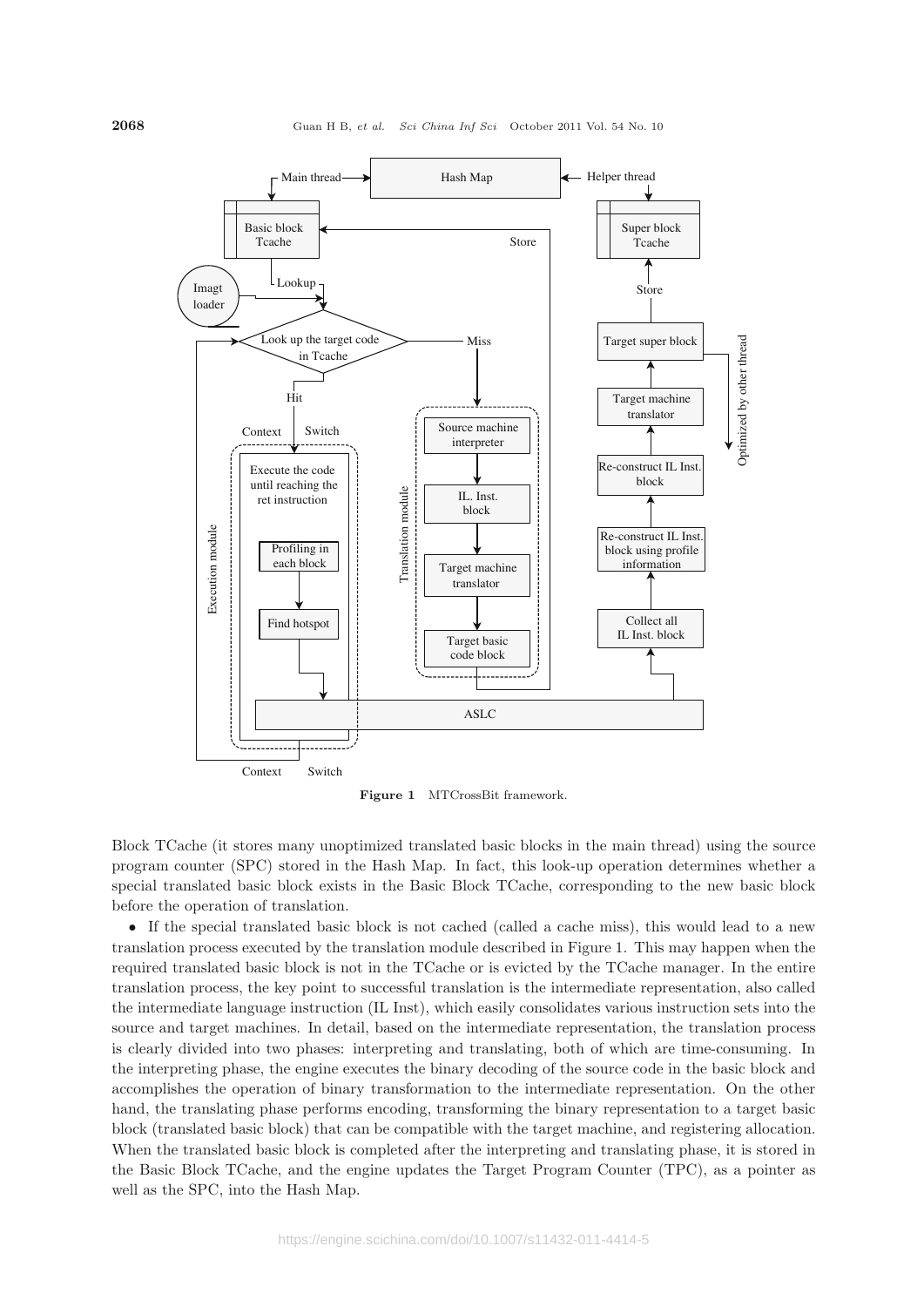• If successful, this operation returns the translated basic block's entry address for execution, that is, the execution module is reactive. In this process, a context switch would happen twice: the first context switch to the TPC occurs when the engine needs the translated basic block's entry address after successful lookup by the SPC because the relationship between the SPC and TPC is one to one mapping in the Hash Map. After executing the translated basic block, the latter context switch to the SPC is triggered by another application to the look-up operation performed by the SPC. Note that the profile operation for each block to achieve hot spot information happens in this phase, which is the key point to constructing a hot trace in helper thread.

When the DBT system is executing the translated basic block found by the SPC in the Basic Block TCache, we can directly collect the profile information from each basic block, for example context information, linking information, the execution counter of the basic block, and other runtime information. The accuracy of runtime profiling often determines the ultimate performance of the dynamic optimization, and the information profiled is not only used to determine the hot trace and guide the generation of superblocks, but also provides MTCrossBit with sufficient information for other instrumentation work. After collecting each block's profile information, the engine detects the hot spot accordingly. Although hot spots are detected with ease, the work to pass this information to another thread is difficult for the traditional communication mechanism to do with a lower overhead. In this study, a novel communication mechanism, ASLC, is capable of tackling the complex communication between threads successfully, and is described in subsection 4.3. Consequently, because the hot spot is the translated basic block associated with the larger number of the execution counter or avails itself of the other basic blocks, the engine will mainly collect all the IL Inst blocks using the hot spot information (profile information) to reconstruct the IL Inst B block-like translation in the main thread. As explained later, in the superblock thread, the binary representations will be transformed into the superblock (target basic block), which is composed of several translated basic blocks. In addition, the engine will optimize the superblock with a more aggressive algorithm in another thread (this will be dealt with in a future study). In the end, the superblock is stored in the Super Block TCache, and the system updates this superblock into the Hash Map through the SPC. The main thread can execute this superblock (the optimized hot trace) also by looking up the Hash Map.

In the MTCrossBit, each thread has its own cache to avoid concurrent cache operation collisions, while two code caches are employed to store the various blocks. The availability of all these caches is controlled by a single Hash Map. The read operation of the Hash Map can be implemented between concurrent threads without any conflict and the update into the Hash Map is in sequence, avoiding any write hazards.

#### **3.3 Quantitative analysis**

Optimizations realized by the multithreaded method we propose are better than the traditional serial dynamic optimization methods in a dynamic binary translation system or in a dynamic optimization system. To verify this conclusion, a quantitative example is given here. Therefore, we define an operator *T ime*(*M*) which represents the time consumed in executing module *M* once. In a real executable file *F*, without loss of general applicability, we evaluate pieces of binary instructions that are simply constituted using three binary basic blocks:  $B_1$ ,  $B_2$  and  $B_3$ . All the conditions follow:

• Suppose that the time spent executing each of the basic blocks  $B_1$ ,  $B_2$  and  $B_3$  once is all equal to 10 milliseconds, where *B*<sup>1</sup> runs for 20 times, *B*<sup>2</sup> runs for 40 times, and *B*<sup>3</sup> runs for 1000 times.

• A hot spot here means a basic block that has run more than 50 times, so that we can only have basic block  $B_3$  for hot trace building.

• If there is a compelling optimization algorithm, optimization algorithm that can be performed on any basic block  $B_i$ , the associated overhead that we denote as  $OverHead(B_i)$  is 80 times  $Time(B_i)$  (800 ms). After  $B_i$  is optimized as block  $\Delta B_i$ , the  $Time(\Delta B_i)$  is equal to  $0.8 \times Time(B_i)$  (a 20% speedup).

We then adopt the following three models to execute file *F*:

(1) Executed in CrossBit but without any optimization. After loading the executable file *F*, it continues to perform interpreting, translating and executing in sequence (a miss in the TCache) or only executing directly (a hit in the TCache). Without considering whether it hits or misses in the TCache, the total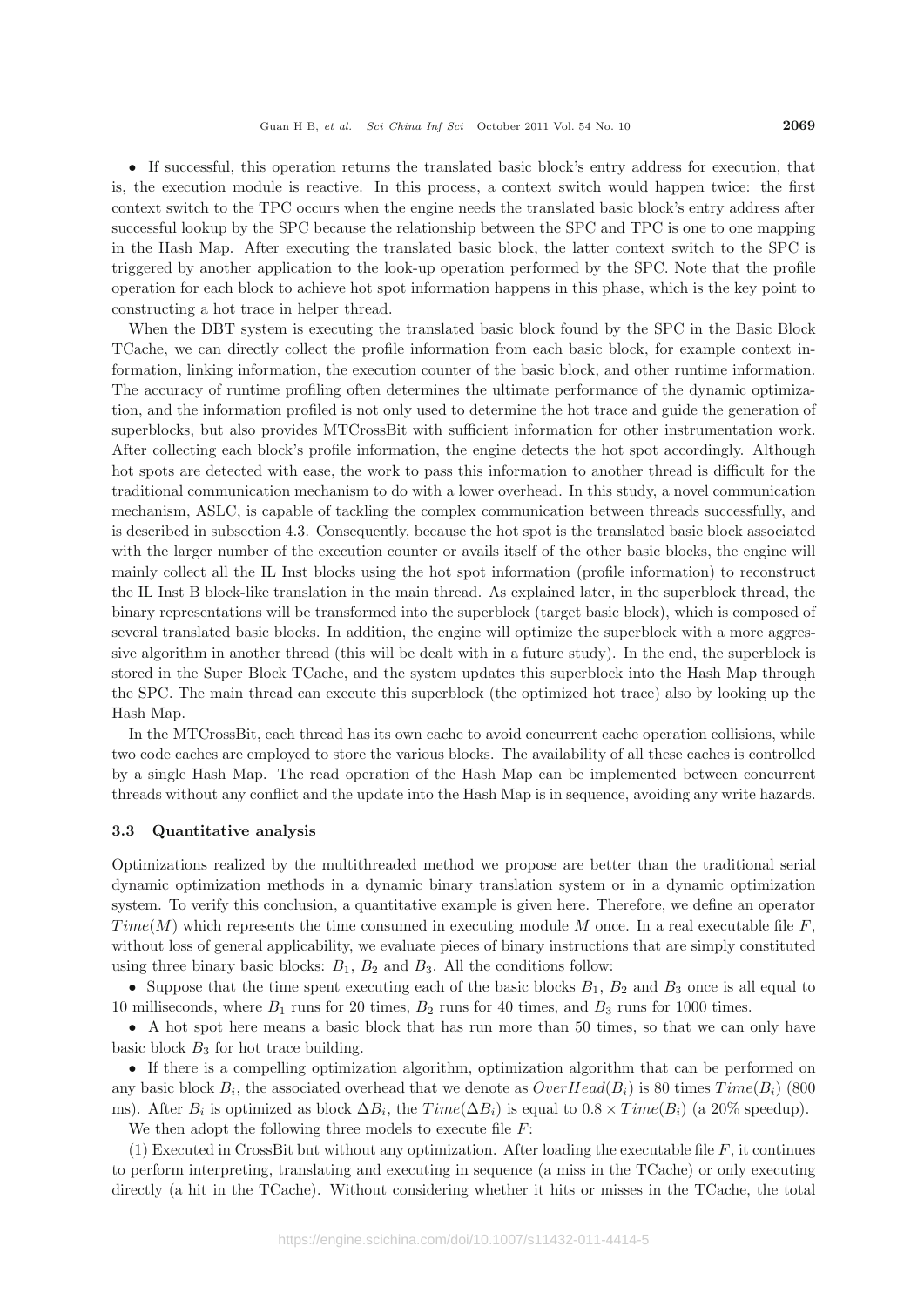time for running the non-optimization executable file *F* is computed by

$$
Total_F = \sum_{i=1}^{3} Time(B_i) \times N_i.
$$
 (1)

Indeed, like a conventional complier proceeding, this execution model in series is not effective in performing the application due to non-optimization.

(2) Executed in CrossBit but with dynamic optimization. Along with the optimization algorithm being performed dynamically on the hot spot *B*3, the overhead for the optimization must be included in the total execution time, in comparison with static optimization. Considering that *B*<sup>3</sup> will not be viewed as a hot spot until it has run 50 times, we calculate it through

$$
Total_F = \sum_{i=1}^{2} Time(B_i) \times N_i + OverHead(B_3) + Time(B_3) \times 50 + Time(\Delta B_3) \times (N_3 - 50). \tag{2}
$$

Optimizations that are based on static analysis in traditional compiler technology can enhance the performance of the program, but often incur a heavy cost at runtime. In the dynamic execution environment, the choice of optimizations to be performed significantly affects the balance between the time spent outside program execution and the effectiveness of the data collection process. It is important to ensure that the benefits of applying dynamic optimization outweigh its cost. If when executing in this way the execution and optimization are sequential rather than in parallel, that is, executing in a single-thread environment, the result of this framework is inadequate.

(3) Executed in MTCrossBit but with parallel optimization. Using the dynamic multithreaded optimization mechanism means that when the profiling information comes to a threshold during execution, the executable file will continue to run the un-optimized previous basic blocks while the optimization thread works in parallel. Because the execution times of *B*<sup>3</sup> take a large proportion, we only care about how many times  $B_3$  is executed before and after creating  $\Delta B_3$ . Thus, we calculate the total time by

$$
Total_F = \sum_{i=1}^{2} Time(B_i) \times N_i + Time(B_3) \times \left(\frac{OverHead(B_3)}{Time(B_3) + \Sigma(Time(B_n))} + 50\right) + Time(\Delta B_3) \times \left(N_3 - 50 - \frac{OverHead(B_3)}{Time(B_3) + \Sigma(Time(B_n))}\right).
$$
(3)

From formula (3), we can see that the execution time of *B*<sup>3</sup> consists of two parts. When the number of execution times of  $B_3$  is less than 50, the helper thread for  $B_3$  is idle. Once  $B_3$  is executed too frequently (the number of execution times is greater than 50), the helper thread is triggered to perform optimization. Note that  $B_3$  may be sequentially executed in the main thread, or if the main thread is occupied by other basic blocks (one or more), the execution time of which can be represented as  $\Sigma(Time(B_n))$ , the helper thread is then triggered. The worst situation is when *B*<sup>3</sup> is performed on the main thread the whole time until the optimization algorithm finishes its optimization work. Based on this, *T otal<sup>F</sup>* can be represented as

$$
Total_F = \sum_{i=1}^{2} Time(B_i) \times N_i + Time(B_3) \times \left(\frac{OverHead(B_3)}{Time(B_3)} + 50\right)
$$

$$
+ Time(\Delta B_3) \times \left(N_3 - 50 - \frac{OverHead(B_3)}{Time(B_3)}\right).
$$
(4)

Figure 2 shows the total overhead of this executable file *F* with these different optimization mechanisms. Through comparison, we can see that multithreaded optimization mechanism applied on a hot trace is obviously an effective way to improve the dynamic system's runtime performance. Assessing the dynamic optimization with and without multithreading, the speedup improved with the multithreaded technique in our example is

 $((600 + 8100 + 800) - (600 + 8260)) \div (600 + 8100 + 800) \times 100\% = 6.74\%$ .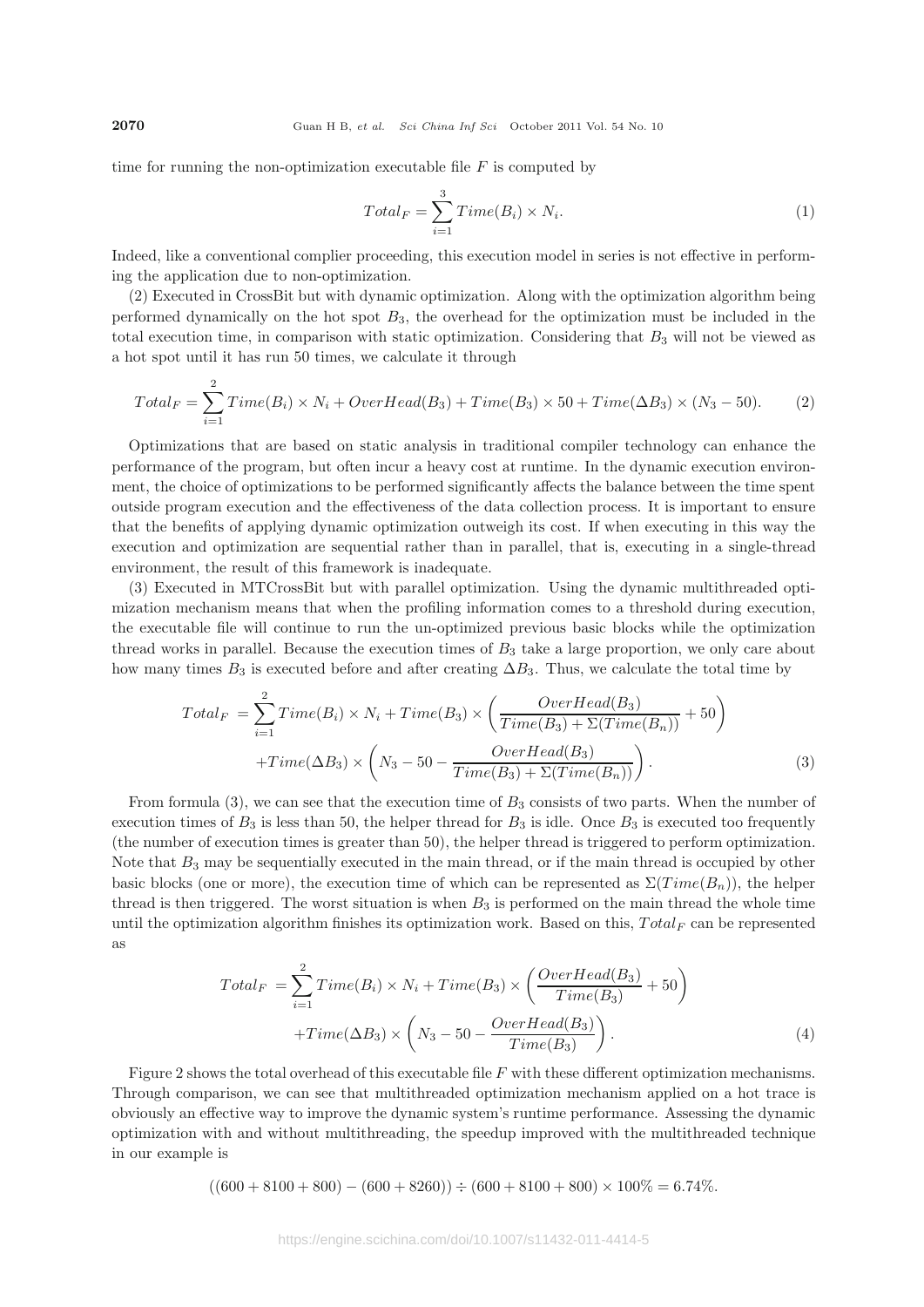

**Figure 2** Execution time for the file *F* with different optimization mechanisms.



**Figure 3** The performance of traditional CrossBit with and without hot trace optimization.

Without considering the real execution environment, the number of blocks like  $B_1$  and  $B_2$  (executed a few times) and the hot traces like *B*<sup>3</sup> (executed many times) would be significantly large during execution. Furthermore,  $B_3$  cannot be executed on the main thread while the optimization algorithm is doing its work. Finally, as the optimization is performed in parallel, it is apparent that the more optimizations we adopt, the higher the achievable speedup.

#### **3.4 Hot trace and superblock**

It is often known that a program spends  $90\%$  (or more) of its execution time on  $10\%$  (or less) of its code. A common technique for reducing overhead is to classify the dynamic instruction streams into frequently-executed (hot) streams and infrequently-executed (cold) streams. That is, sections of program code that are found to be executing very frequently are candidates for optimization. In this study, we selected the method for building a hot trace as the optimization algorithm mainly in the conventional CrossBit, the dynamic binary translation system, and through experiments on SPECint 2000. The results of the traditional CrossBit with and without hot trace optimization are shown in Figure 3.

Figure 3 shows how important the original CrossBit is to hot trace optimization. In addition, the change in data is displayed in the above histogram, which is expressed as the greatest disparity between the white column and grey column in every benchmark group, and the most significant changes in the gap benchmark ranged from 742 to 535. In virtually all cases, the performance improvement was more or less enhanced by building a hot trace. However, while building a hot trace reduces extra costs, in sequential execution, some overheads can be avoided through being executed in parallel, including code reconfiguration, optimization between blocks, and the elimination of dead code.

In MTCrossBit, the hot trace optimization strategy applied in the helper thread is performed concurrently with the system execution in the main thread. In contrast to CrossBit, the goal of this multithreaded framework is to lower the overheads in hot trace building and in the overheads of context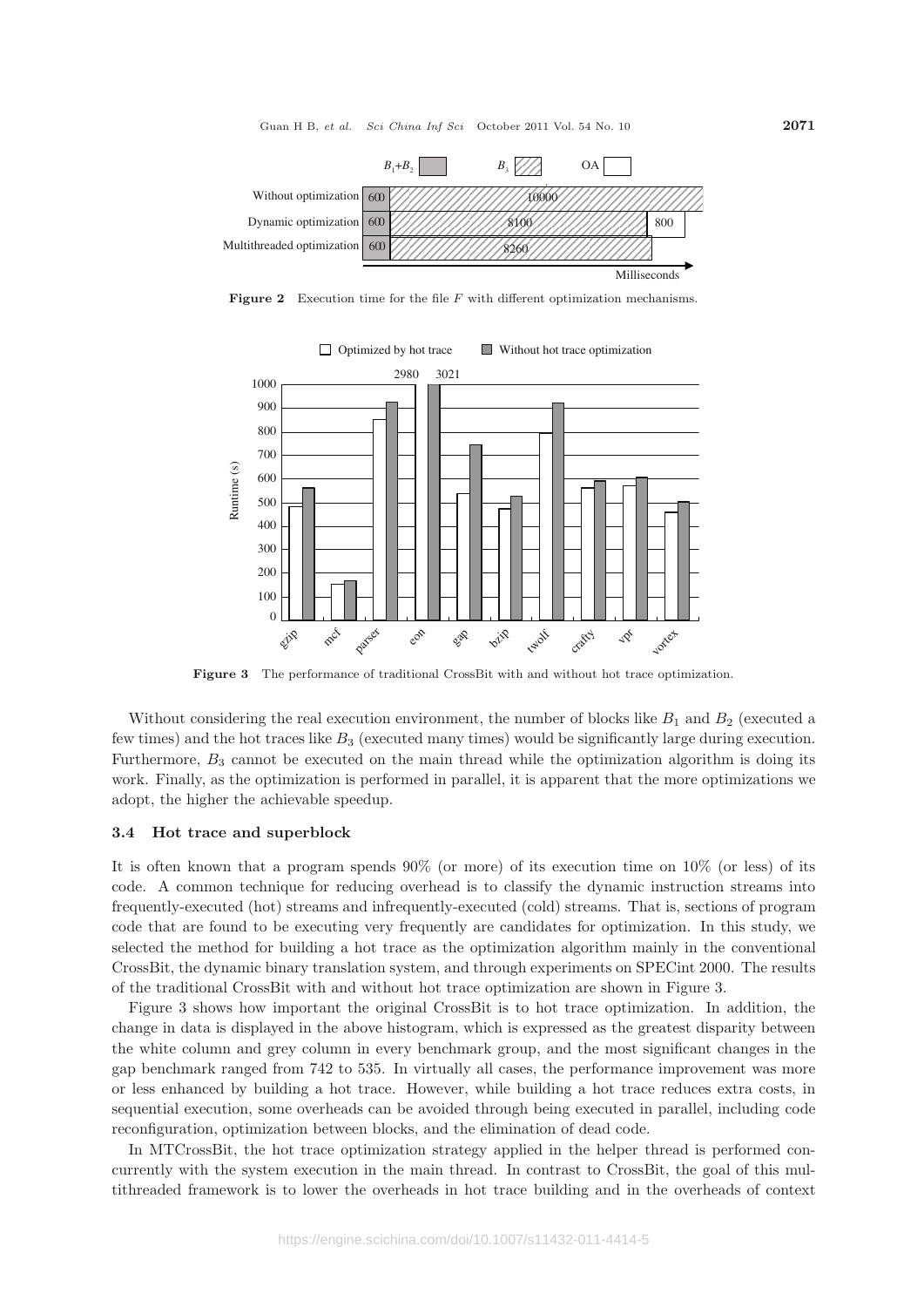switches between the optimized and un-optimized blocks during execution. Meanwhile, the selection of a hot trace algorithm as the system's main optimization policy in MTCrossBit, is also based on the following three primary factors:

1. Hot trace algorithm is capable of architecture parallelism. The reason we selected the hot trace algorithm as the optimization method in the helper thread is not only the significant performance achieved, but also its independent architecture. Indeed, the process of building one hot trace is that some profiled information about the translated basic blocks will provide the DBT system with many hot spots. The phase of hot trace building is triggered depending on the hot spots information passed into the helper thread from the main thread through the ASLC mechanism. In the traditional CrossBit, if the system wants to construct a hot trace, other operations (e.g. translation, execution and profiling) are fully suspended and extra context switches must be protected. However, constructing one hot trace is independent of other operations in MTCrossBit. In other words, profile operation, basic block translation, optimization, or execution can be concurrently executed with the hot trace building in different threads. This provides an opportunity to enhance performance.

2. It is comparatively easy to realize. Because CrossBit implements its optimization in a function call manner, if we can use the multithreaded programming technique to further reduce the overhead of building the hot trace or context switch, we can also apply this method to some other optimization algorithms.

3. Aggressive algorithms with high time complexity should be performed on the hot traces. As we know, the execution time consumed in optimizing has to be less than the dynamic execution time in a DBT system. While the program exits, the action of optimization has to stop, so we must make sure that all the hottest traces in the binary images have first been optimized. To achieve this goal, all the optimization threads should first deal with all the hot traces, for they have the higher priority. Therefore, a multithreaded hot trace building framework can form the backbone for other optimizations in our future work.

Apparently, it is crucial for the system optimized by the hot trace to be able to determine whether a block is hot. In the helper thread of MTCrossBit, a threshold value as a constant defined by the programmer is inserted into the system as a consequence of the results of several significant and typical experiments. In addition, in this study, we choose an execution time threshold of 3000 to judge a hot spot, which has been established by our experiments.

When a hot spot is validated, then the engine collects all the IL Inst associated with the hot spot and reconstructs the IL Inst block to be translated. The translated basic block after reconstructing the IL Inst block is called a superblock, which usually has several basic blocks related to the basic blocks translated in the main thread. To achieve better performance, linking as an efficient optimization method has been widely utilized to chain basic blocks and superblocks. In CrossBit, the basic translated blocks and superblocks are together cached in an exclusive cache-TCache. However, in MTCrossBit, they are cached in Basic Blocks TCache and Super blocks TCache, respectively. Though this system can completely avoid interlacing a cache, linking two distinct caches also brings the problem of mutual exclusion.

# **4 Several challenges**

Along with constructing the MTCrossBit, several intractable but necessary-solved problems are encountered, including mutual exclusion, communications and code access among threads. Despite there being no easy solutions to these obstacles, we have still found some effective solutions.

# **4.1 Linking**

Linking is an optimizing method performed on all the basic blocks by modifying the machine codes after they are executed once [13]. All the hot traces also need to be linked after they are created. Nevertheless, in MTCrossBit, when linking, the recently built superblock should not be executed immediately because linking would modify it at the same time. That is to say, hot trace linking is mutually exclusive to the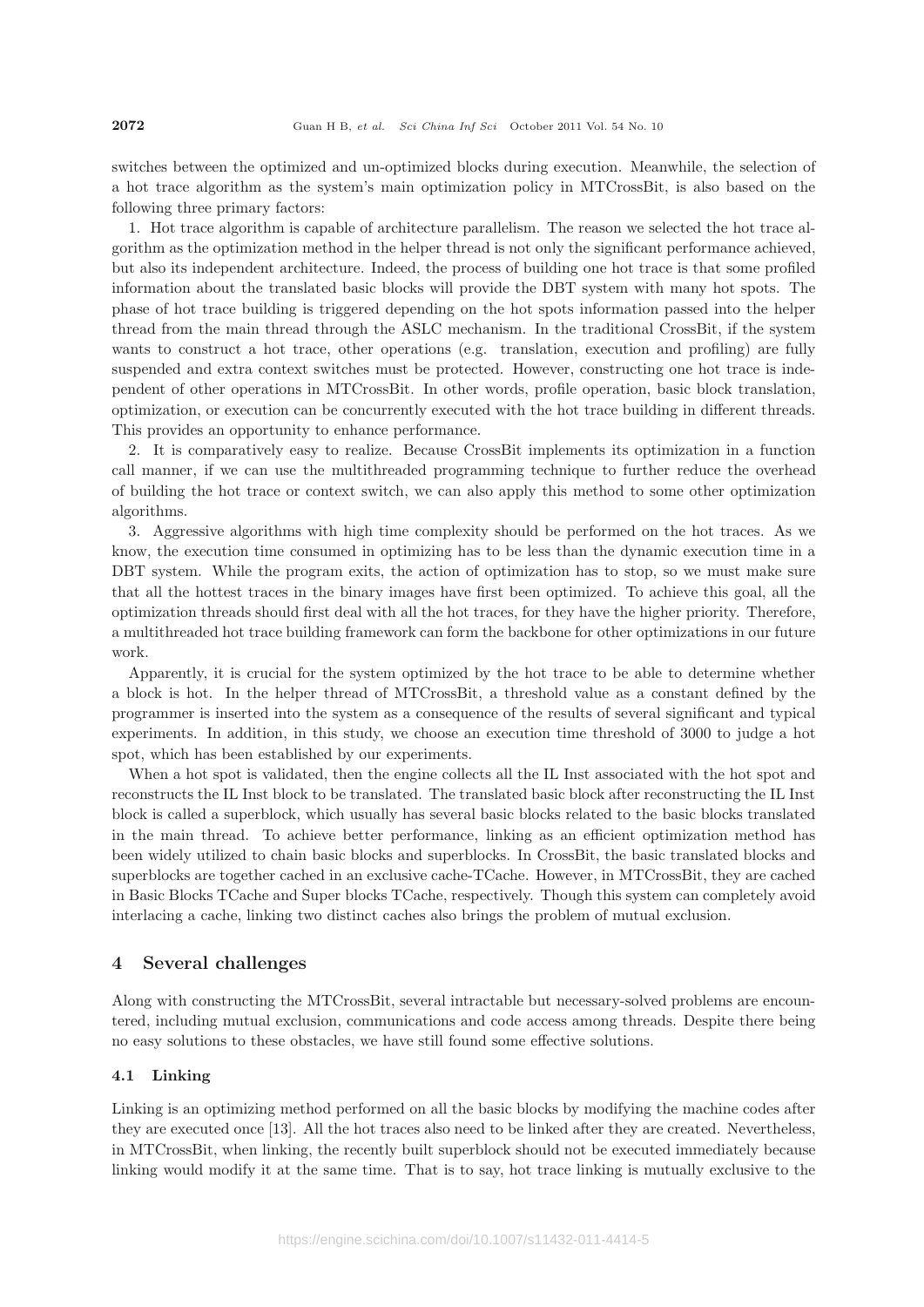

**Figure 4** Performances of various lock/unlock algorithms investigated using SPECint 2000.

main thread's executing module. So not only do we avoid modifying the target-machine codes being executed simultaneously, but we also acquire fast superblock linking from the helper thread to the main thread with an adaptable lock/unlock algorithm, which can transform these two threads in a critical section. A translated basic block that is executed by only one thread at a time is employed in the MTCrossBit to solve this problem better.

Peterson's algorithm, as a lock/unlock algorithm, is a concurrent programming algorithm for mutual exclusion that allows two threads to share the same resource without conflict, using only shared memory for communication. As the simplest known solution, it is employed in MTCrossBit to resolve the twothread mutual exclusion problem on a platform that only provides read-write atomicity. Correspondingly, to assess the impact of this algorithm in MTCrossBit, we apply Peterson's algorithm and the *pthread* function (it is a library function to solve mutual exclusion from the Glibc library in Linux OS) on a dual-core processor machine and the results are shown in Figure 4.

Figure 4 shows the double lock/unlock algorithms, Peterson's algorithm and the Library function, being applied to our multithreaded DBT system, MTCrossBit, to settle potential mutual exclusion between threads so that further execution improvements would be readily acquired. Clearly, the execution time of Peterson's algorithm spent on the SPECint 2000 benchmarks is far less than that for the Library function, except for the gap benchmark. Regardless of the eon benchmark which has been used too often to be ignored when researching the performance time of the entire system, on average, the time spent on the SPECint 2000 benchmarks is merely 555.7 s using Peterson's algorithm, while even the mcf benchmark takes only 157 s. When the system uses Peterson's algorithm, the total runtime decrease relative to the Library function is 70 s. Although the performance time of the eon benchmark in MTCrossBit associated with the lock/unlock algorithm (either Peterson's algorithm or Library function) is significantly the longest compared with others, the enhancement in speedup by the application of Peterson's algorithm is higher than the others. Because the benchmark eon has many float computations itself (the system of MTCrossBit is not perfectly suited to excessive float computations) and the length of its basic block is longer than other benchmarks, it is an understandable and anticipated fact that we obtain a far longer execution time.

Meanwhile, the increasing execution time for the gap ranges from 585 to 634 s after performing the Peterson's algorithm because this benchmark uses too many parts to test big or complex codes, which does not fully adapt to MTCrossBit. This change, which does not overly impact on the entire system's performance, differs from others due to the special architecture of MTCrossBit and we intend to research this dilemma as soon as possible. Although a few flaws exist, the performance improvements would be significant, consequent to the insertion of Peterson's algorithm in MTCrossBit. Despite the Library function, the *pthread* function has dominated and been applied to many programs, although it cannot be adapted to the multithreaded framework, MTCrossBit (it only has two threads currently), with better performance. Overall, we selected the Peterson's algorithm as the lock/unlock algorithm in MTCrossBit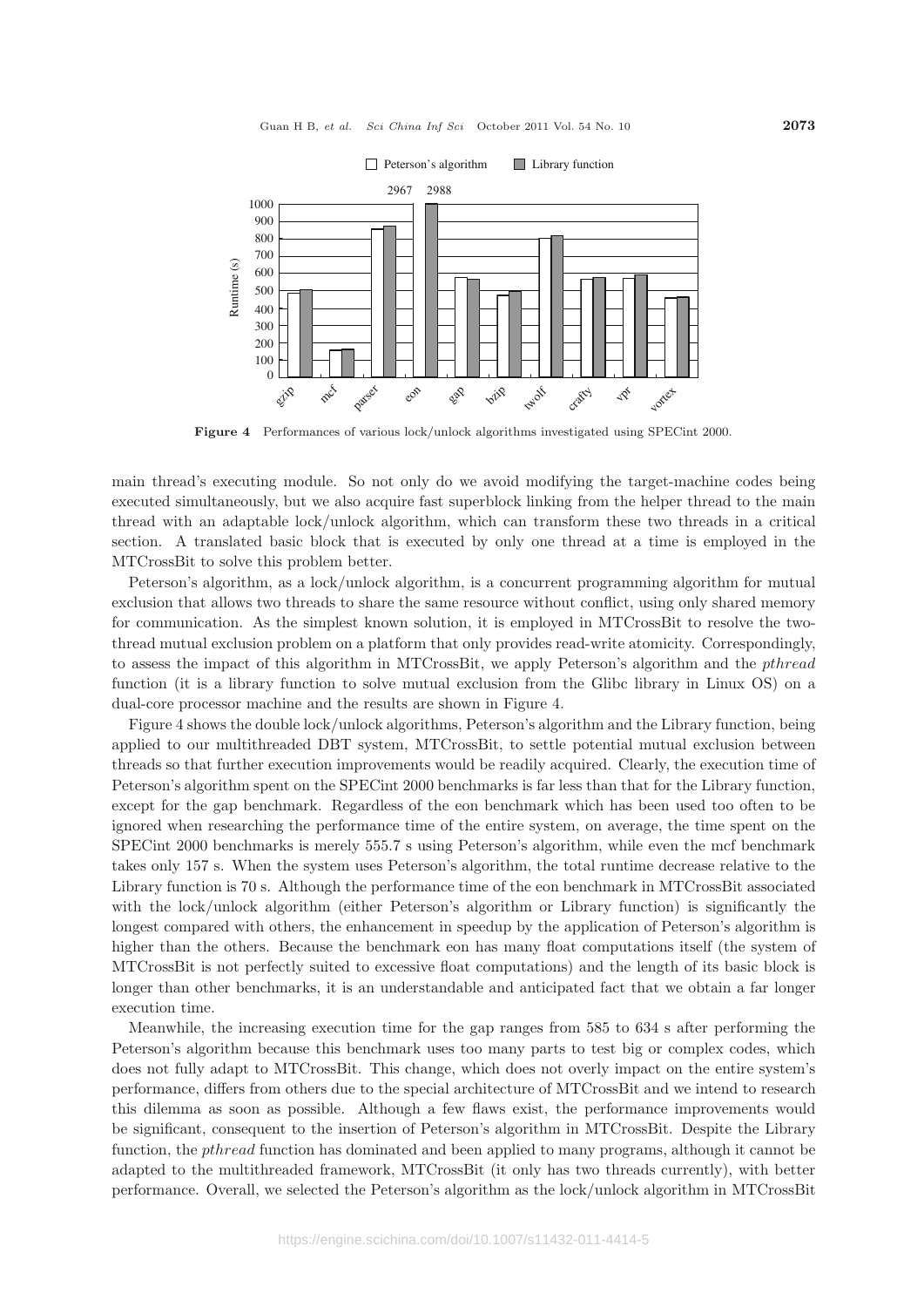due to its dominant execution performance, rather than the Library function or the conventional binary semaphore.

#### **4.2 Dual-special-parallel translation caches**

TCache employed to cache both translated basic blocks and superblocks has been used widely in the DBT system. There are two excellent features of TCache that are also the reasons why so many DBT systems select it to cache translated blocks. First, it is controlled easily because it is only a software cache, a sequential address space in memory, rather than a physical cache. On the other hand, the information on the cached blocks need not be exchanged with other sections of memory, that is, the architecture of this information is not characteristically hierarchical. Because a translated block inserted into TCache is to be executed through being transferred or replaced, the writing policy in TCache need not to be considered, while this must be seriously considered in a physical cache. Indeed, not only CrossBit but also MTCrossBit also choose TCache to achieve even fewer translation counters and context switches.

In CrossBit, the translated basic blocks and superblocks are all inserted into TCache to be reused to decrease the translation counters. However, if a unique translation cache is contained in the prototype system, in MTCrossBit as well as CrossBit, collision occurs when reading/writing in the translation cache. That is, when a code block is only translated but not optimized in the main thread, and a superblock after rebuilding a hot trace in the helper thread would be concurrently stored in a unique translation cache. This may cause an unpredicted data or control collision by competing for the same address. To avoid this serious problem, two methods exist:

1. Lock/unlock algorithm. Mutual exclusion also frequently happens when several writing operations are synchronously executed on the unique code cache. That is, when two distinct writing operations, respectively controlled by the main thread and helper thread, are simultaneously enacted on the unique cache, TCache, mutual exclusion will be triggered because only one writing operation is permitted to be executed in TCache. Encountering this serious problem, we choose a lock/unlock algorithm to solve it. The algorithm is applied to the TCache, which is deemed the critical section. Although the lock algorithm is considered a good solution, once it is reactive, another thread will be immediately suspended. That is, the suspended thread cannot be executed until the TCache unlocks. This process brings extra unnecessary overhead, such as the waiting time of the suspended thread, the waiting time of the system's sequential execution, and other optimizations in TCache.

2. Dual-special-parallel translation caches. The method, as mentioned above, causes the execution between threads to be asynchronous, that is, waiting time exists between threads. This overhead is an extra overhead, the by-product of the lock/unlock algorithm, which can be completely avoided. Consequently we propose a lock-free and no waiting-time method, dual-special-parallel translation caches, which can better solve the mutual exclusion in the TCache. It is used to store two distinct translated blocks (translated basic blocks and superblocks). Note that it is not merely that the result comes from dividing the unique TCache into two special caches, and each cache is a thread-private cache, but also that the objects stored in the dual caches can communicate with each other through linking. Along with writing basic blocks into the respective translation caches, the operation of reading/writing with translation caches is controlled by the hash function. The detailed mapping relationship of the hash function is determined by the last four bits of the hexadecimal entry address which is the key to acquiring the corresponding mapping result. For instance, assuming that the entry address is denoted by 0x4005678, the offset of it is simultaneously 5678. The data, 5678, as the exclusive memory addressing data, indirectly indicate that the simplest addressing mode further consolidates the memory management without extra cost.

In MTCrossBit, we define sequential memory spaces, called a translation cache (its space size is 10M), as being assigned to access the translated basic blocks. This method is also applied to define another translation cache. We note that the dual translation caches taking on the ability of being readable/writable/executable are triggered by the library functions *mmap*() and *malloc*() in the Linux OS.

#### **4.3 Lock-free communication mechanism**

As we can see in Figure 1, the communication happens when the profiling module is going to pass information on hot spots to the hot trace building thread. It is well known that an adaptable and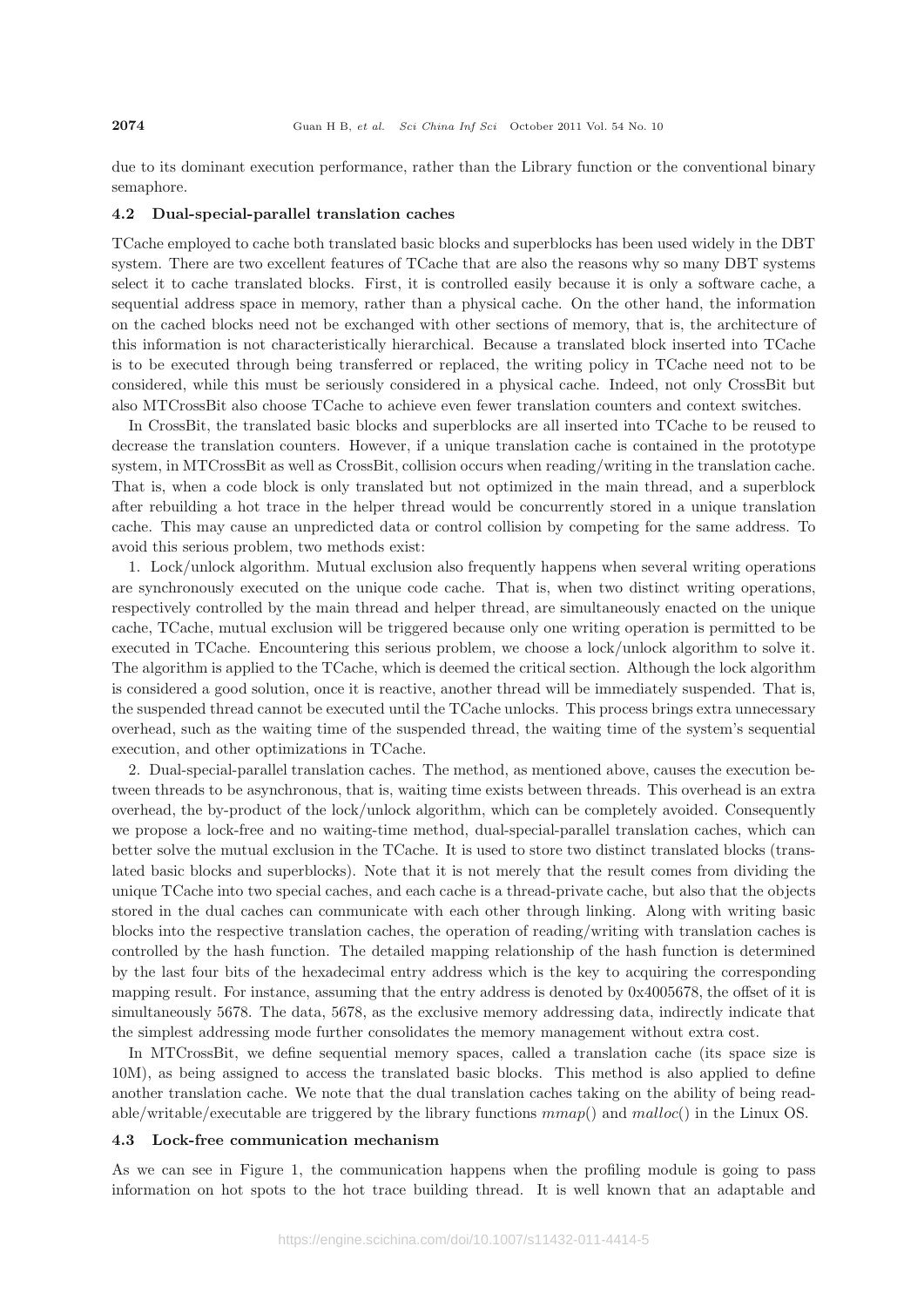effective communication mechanism is a key aspect of passing important information on hot spots between threads. However, traditional thread communication mechanisms, such as Producer/Consumer, do not fit MTCrossBit effectively due to their drawbacks.

*Producer/Consumer*. This model [22] makes all threads operate their critical sections, which employ extra semaphore operations such as SemSend () or SemWait (). The critical section refers to the portion of the program that uses a single non-sharable global resource which is accessed by two or more threads. All these operations need to be performed at the same language level. In fact, Producer/Consumer needs a lock/unlock algorithm to prevent mutual exclusion in the critical section, which is associated with the extra overhead. Otherwise, in MTCrossBit, the profiling module in Figure 1 is realized by the assembly instructions in each basic block while the hot trace building thread is implemented by  $C_{++}$ , so we must introduce some extra overheads if we are still to employ this model. This disadvantage comes from the redundant context switching operation, which is used to exit the back-end execution process to perform semaphore operations like SemWait (). The reason context switch occurs frequently in MTCrossBit is that once the profile module finds a hot spot, the context switch is triggered to go back to a high level language to complete passing the hot spot information. In addition, the critical section of this model, a section of memory only allows the access for a specific type of operation. Because in this critical section, only two types of operation, write/read, exist, if the write operation (Producer) is being executed, the read operation (Consumer) must wait to be executed until the other execution is complete (or vice versa). Note that the waiting time cannot be fully ignored.

To make our architecture more effective and sound, a new communication mechanism was proposed:

*ASLC*(*assembly language communication*). The helper thread first reads the value of the Producer-Count, which is compared with the value of the ConsumerCount (reading semaphore). If the comparison result is unequal, this indicates that the ProducerCount is modified by the main thread because their initial values are 0. Because the helper thread is built in a high-level language, C++, the first address of the successive memory space is easily acquired by the addressing mode used in the high-level language. When the work of building a superblock is finished, the hash map is updated. On the other hand, when the comparison result is equal, the helper thread will continuously wait until the ProducerCount is altered. Compared with the Producer/Consumer communication method, ASLC does not have to suspend the target-machine codes' process of executing the main thread to make any semaphore operations.

# **5 Performance evaluation**

To gauge the performance impact of the helper thread used for optimization in MTCrossBit and to evaluate the relevant tradeoffs, we have applied this virtual machine based on helper threading optimization on modern computers through the test set SPECint 2000 [23]. Not all applications are suited for customized hardware. In this situation, an increasingly popular way to provide performance is through a multi-core technique. As multi-core techniques gradually move to the commercial market from the research domain, the processors with single cores are out of date due to their lower performance when implementing some large applications. In fact, making use of multi-core resources adequately has been the research focus for many researchers. Increased parallelism is one of the effective methods of resolving this issue. Consequently, we implemented our multithreaded framework on a dual-core machine to validate the parallelism of our multithreaded framework.

To achieve greater benefits for MTCrossBit, we chose the latest Linux kernel version and an experimental platform with a 2.00 GHz dual core Intel Xeon CPU and 4 GB memory. All the benchmarks are from SPECint 2000, for which there are only integer benchmarks because of their inherent control flow complexity. We select the CrossBit version with the source-machine architecture of MIPS while the target-machine architecture is IA32 as the MTCrossBit execution version. All the cache sizes (the size is 10M in memory) are set to be large enough for the target code to avoid some blocks being repeatedly translated.

As the hot trace has not been optimized by the third thread mentioned in Figure 1, the speedup invoked by the multithreaded programming technique is currently not very high. Figure 5 shows the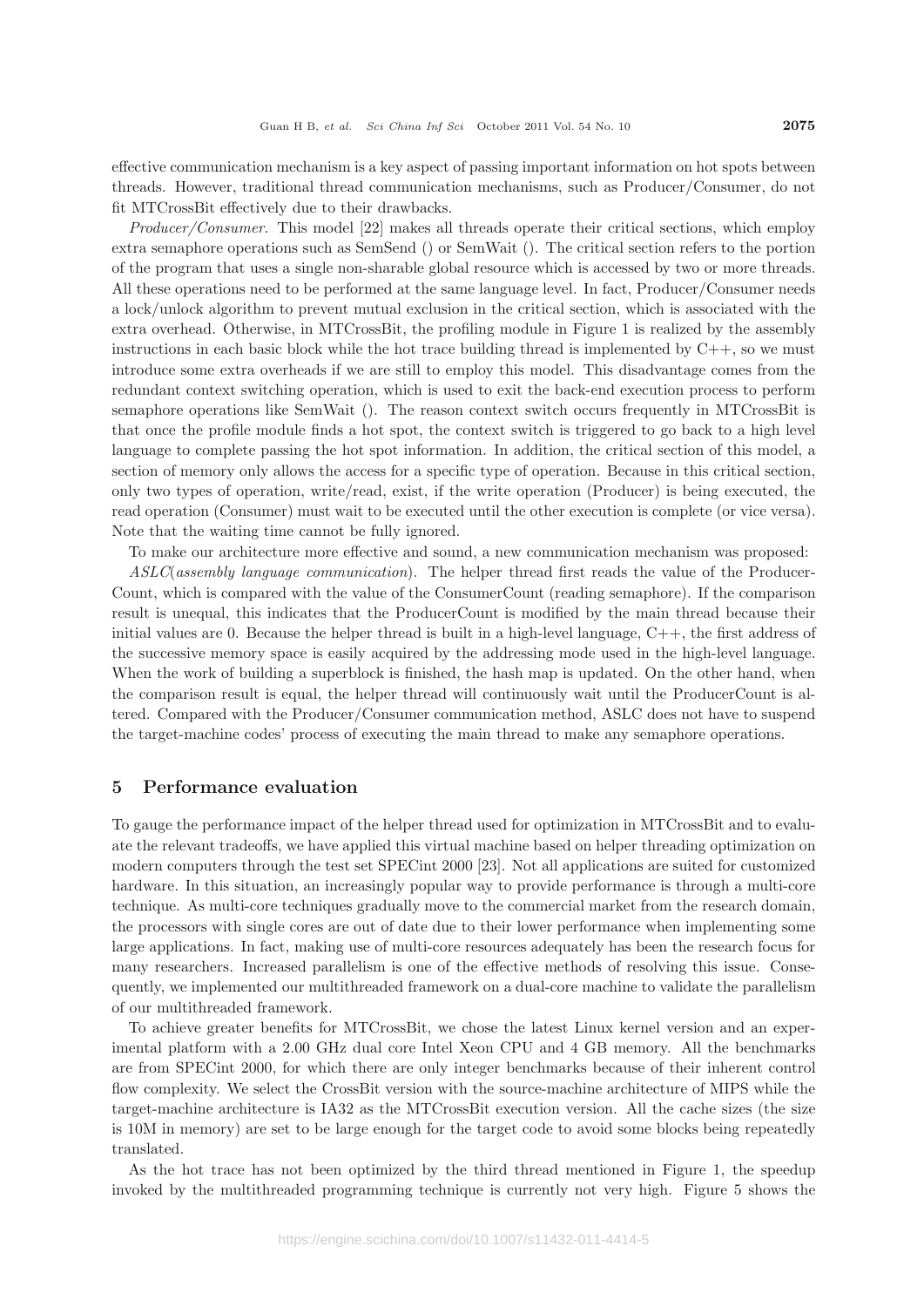

**Figure 5** Speedup rates of MTCrossBit and CrossBit with hot trace optimization.

speedup of MTCrossBit compared with CrossBit with the hot trace building without multithreading but in sequential mode (the function call approach). In Figure 5, taking the benchmark *mcf* for example, CrossBit with the function call implementation of hot trace building in sequential mode can run *mcf* for 156 s while MTCrossBit runs mcf in 140 s because the benchmark *mcf* has a simple structure. The core of the benchmark 181.*mcf* is the network simplex code "MCF Version 1.2—A network simplex implementation", which is a specialized version of the well-known simplex algorithm for network flow problems. The linear algebra of the general algorithm is replaced by simple network operations such as finding cycles or modifying spanning trees that can be performed very quickly. The main work of this network simplex implementation is pointer and integer arithmetic. We can see that the architecture of *mcf* is mainly composed of pointer and integer variables to find more loops or modify spanning trees. The multithreaded framework, MTCrossBit, can just cope with more loops or data to build the hot trace.

Clearly, the benchmarks *gap* and *twolf* bring down the performance of the entire system due to their special program architecture. The benchmark *gap* has multiple parts: one of which is the standard *gap* speed-benchmark, exercising mostly the combinatorial functions and big number library, then some test functions for the finite field, permutation group and subgroup lattice computations, a program comparing two different methods of finding normalizers in solvable groups and finally a test exercising the collector for so-called ag-groups. This is a piece where the bulk of the computation is not done by the interpreter. The benchmark *gap* is designed mostly for computing in groups, that is, it is used to test mostly large or complex codes. On the other hand, the benchmark *twolf* is used in the process of creating the lithography artwork needed for the production of microchips. Specifically, it determines the placement and global connections for groups of transistors (known as standard cells) which constitute the microchip. The input files consist of the block description file, the netlist file, the net weighting file and the parameter file. This benchmark is employed mainly to test circuits, which is also one of MTCrossBit's vulnerabilities. Indeed, in MTCrossBit, if the executing process has many large basic blocks or special basic blocks (less loops) to run without encountering the ret instructions, which are used to suspend the executing of target-machine codes, the hot trace linking module cannot access its critical section immediately after the hot trace is built. This may cause the hot traces linked into other blocks to take longer than the function-call approach. This fact has weakened the improvement brought by hot trace building as well as multithreading, such as in *gap* and *twolf* in Figure 5 (The basic blocks used to constitute them are too long or special). This is why the change in these two benchmarks differs from others.

Although this research problem currently cannot be solved perfectly, it does not affect the eventual result. At the same time, the results mainly illustrate that our work on the multithreaded framework is effective and can be used as a base to continue our research on the optimization thread. This 4.57%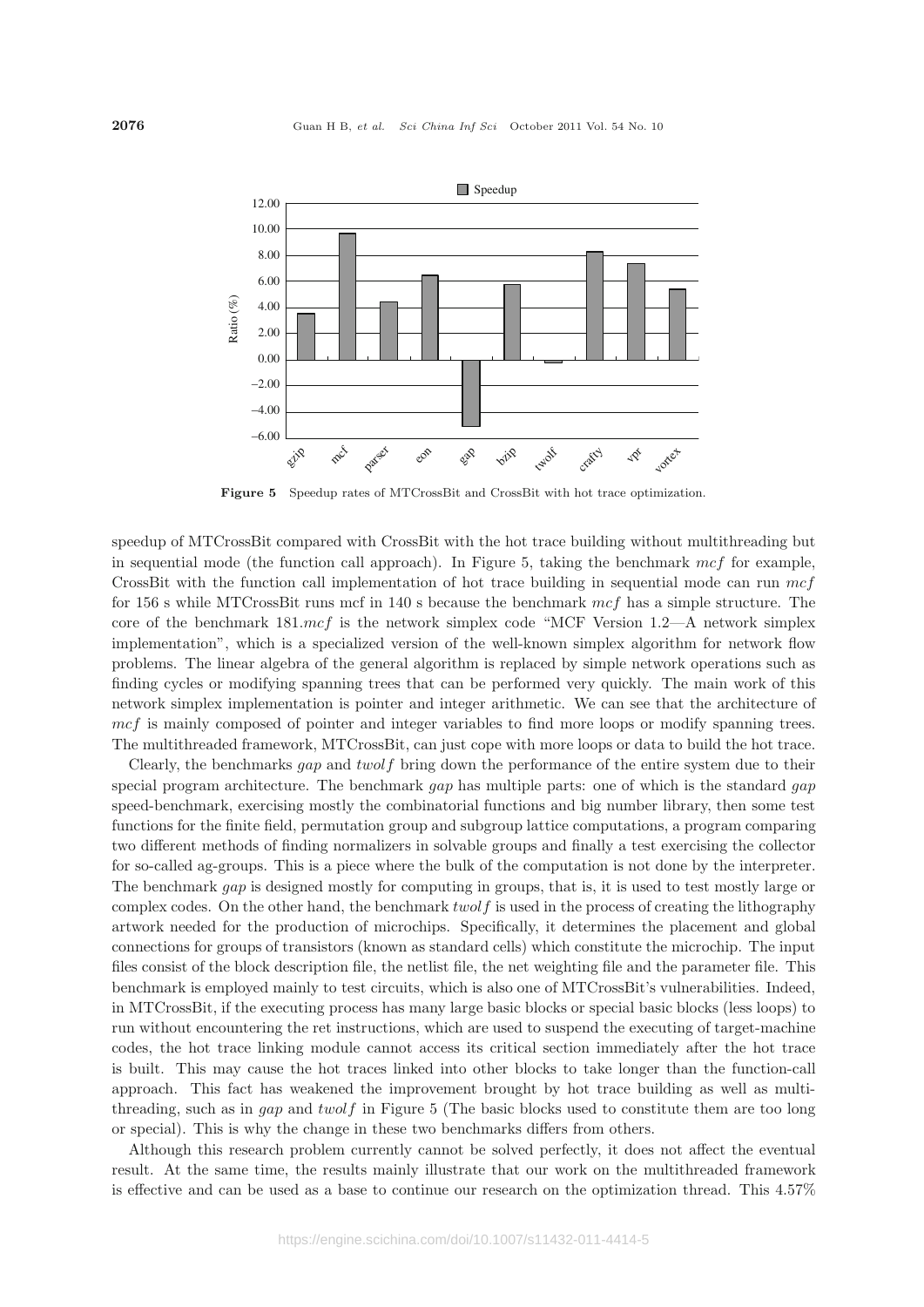improvement, on average, comes from the overhead reduction in context switching and hot trace building. The conventional CrossBit executed on the dual-core or multi-core machine still behaves as in a singlecore machine, for it only possesses the single thread that cannot completely utilize a multi-core resource. As the result from the two architectures executed on multi-core machines, we can conclude that this multithreaded framework, MTCrossBit, can use multi-core resources, and has better compatibility and adaptability with multi-core systems.

# **6 Conclusions and future work**

With multi-core processors, providing efficient performance improvements through increased parallelism is becoming more prevalent. Through a general purpose design which not only attains significant performance improvements but also major reductions in power consumption, a pure-software helper thread is inserted into the original DBT system, CrossBit. This is carried out with no interruption or impact on the execution in the main thread, bringing considerable and significant performance improvements. In MTCrossBit, a conventional optimization method, building a hot trace that is concurrently executed in the helper thread effectively boosts the performance, rather than being executed sequentially in a single thread executive environment. However, when constructing a multithreaded framework based on CrossBit, several difficult but unavoidable problems are encountered, such as mutual exclusion, the access of translated basic blocks, and the communication mechanism between threads. Responding to these problems, several methods, including Peterson's algorithm, ASLC mechanism and Dual-special-parallel translation caches, are proposed as solutions in this study. We applied the MTCrossBit system on a multi-core processor. The results illustrate that the multithreaded framework achieves good progress in a multi-core environment and is also adaptable to fast-development techniques.

With regard to the architecture, the performance improvement based on the MTCrossBit system is significantly enhanced, but the advantage potential for the current MTCrossBit is even larger because in the helper thread no optimization for the hot trace is done at runtime. Therefore, in future work, an aggressive optimization thread (third thread) which is shown in Figure 1 will be added to further optimize the hot trace in the helper thread (second thread). Through this optimization, future multithreaded frameworks should bring greater performance improvements along with the fast development of computer science.

#### **Acknowledgements**

This work was supported by the National Natural Science Foundation of China (Grant Nos. 60970108, 60970107), the Science and Technology Commission of Shanghai Municipality (Grant Nos. 09510701600, 10DZ1500200, 10511500102), IBM SUR Funding and IBM Research-China JP Funding.

#### **References**

- 1 Bala V, Duesterwald E, Banerjia S. Dynamo: A transparent dynamic optimization system. In: Proc ACM SIGPLAN Conf on Programming Language Design and Implementation. Vancouver, British Columbia, Canada, 2000
- 2 Shankar A, Sastry S, Bodik R, et al. Runtime specialization with optimistic heap analysis. In: Proc ACM Conf on Object-Oriented Programming Systems, Languages and Applications. San Diego, CA, USA, 2005
- 3 Rosner R, Almog Y, Moffie M, et al. Power awareness through selective dynamically optimized traces. In: Proc Int Symp on Computer Architecture. Munchen, Germany, 2004
- 4 Baraz L, Devor T, Etzion O, et al. IA-32 execution layer: a two-phase dynamic translator designed to support IA-32 applications on Itanium(R)-based systems. In: Proc Int Symp on Microarchitecture. San Diego, CA, USA, 2003
- 5 Zhang W F, Brad C, Tullsen D M. An event-driven multithreaded dynamic optimization framework. In: Proc Int Conf on Parallel Architectures and Compilation Techniques. Saint Louis, MO, USA, 2005
- 6 Sorav B, Alex A. Automatic generation of peephole superoptimizers. In: Proc Int Conf on Architectural Support for Programming Languages and Operating Systems. San Jose, CA, USA, 2006
- 7 Pozzi L, Atasu K, Ienne P. Exact and approximate algorithms for the extension of embedded processor instruction sets.